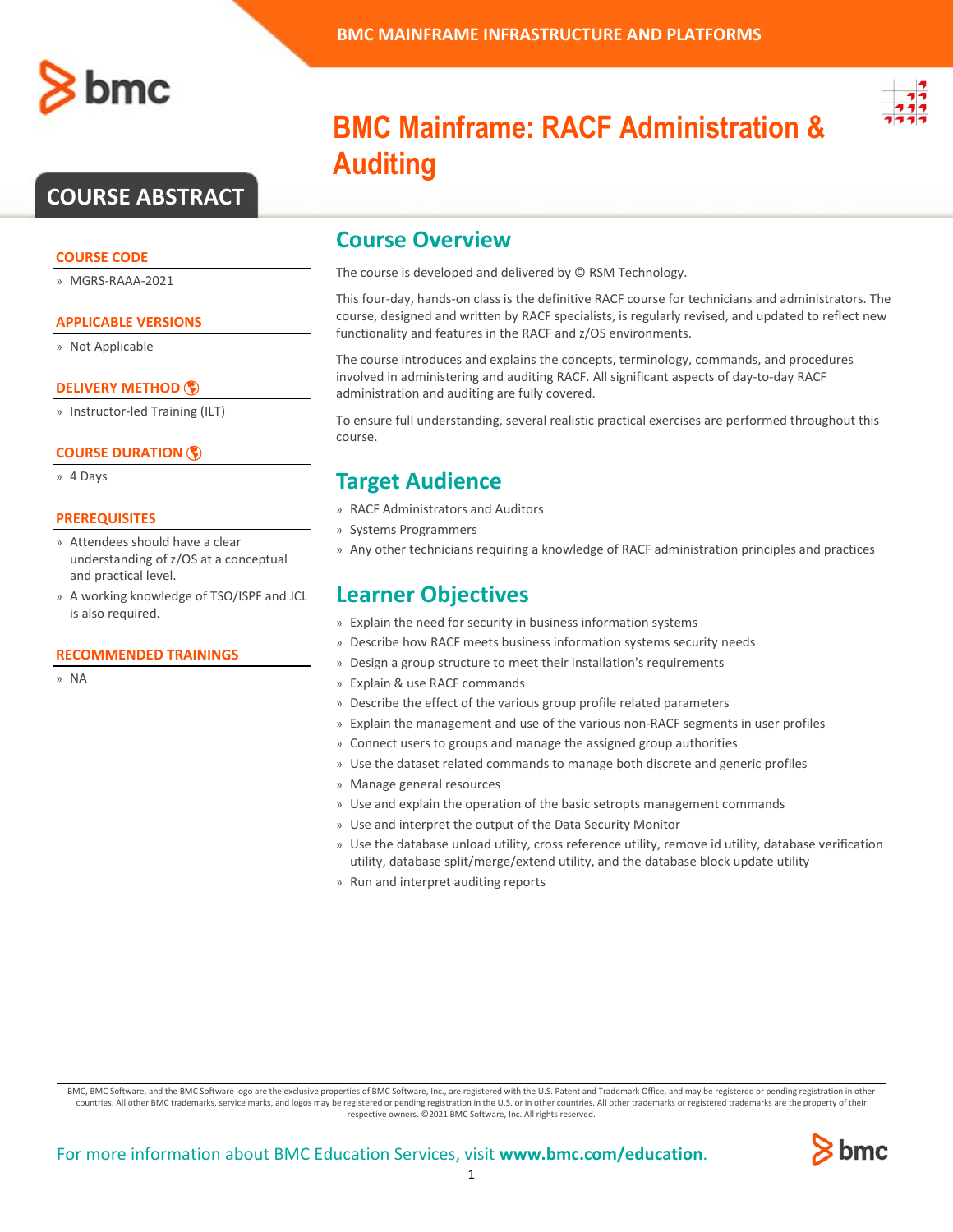



# **BMC Mainframe: RACF Administration & Auditing**

### **COURSE ABSTRACT**

### **COURSE ACTIVITIES**

- » Classroom Presentations
- » Demonstration

### **BMC MAINFRAME INFRASTRUCTURE AND PLATFORMS LEARNING PATH**

» **<https://www.bmc.com/education/courses/find-courses.html#filter/%7B%22type%22%3A%22edu-specific-types-159150236%22%7D>**

### **[CERTIFICATION PATHS](http://www.bmc.com/education/certification-programs)**

» This course is not part of a BMC Certification Path

### **[DISCOUNT OPTIONS](http://www.bmc.com/education/customer-service/customer-service.html)**

- » Have multiple students? Contact us to discuss hosting a private class for your organization
- » **[Contact us for additional information](http://www.bmc.com/education)**

### **Course Modules**

### **Introduction to RACF**

- » What is RACF?
- » Why do we need security?
- » Security in the 'old days'
- » Security these days
- » What security do we need?
- » Where are the dangers?
- » How can RACF help?
- » RACF profiles
- » How RACF operates
- » The RACF database
- » Multiple data set database
- » Resource classes

### **The RACF Manuals**

- » The manual library
- » RACF Security Administrators' Guide
- » RACF features
- » z/OS features
- » Other products
- » Related non-RACF manuals
- » RACF command language reference
- » BookManager and Adobe pdf

#### **Planning for Security**

- » The Security Policy
- » Resource ownership
- » How to protect resources?
- » Grouping resources and users
- » Document the plan

### **Group Structure**

- » What are Groups?
- » Why have Groups?
- » Users and Groups
- » The initial group structure
- » The Group Hierarchy
- » System Special and Group Special
- » Group Profile ownership
- » Group connections

#### **The RACF Commands**

- » Entering RACF commands
- » RACF commands and the manuals
- » Entering RACF commands in batch
- » Entering commands via a CLIST
- » Online Help

#### **Defining RACF Groups**

» Group profile commands

- » Basic ADDGROUP
- » Specifying the SUPerior GROUP & OWNER
- » Other ADDGROUP parameters
- » Non-RACF segments DFP, z/OS and zVM
- » Full ADDGROUP syntax
- » Full ALTGROUP syntax
- » Full LISTGRP syntax
- » LISTGRP output
- » Full DELGROUP syntax
- » Group command authority
- » SEARCH command

#### **Defining Users**

- » User profile commands
- » Basic ADDUSER
- » Specifying the default group
- » Group authority
- » Class authority
- » RACF authorities
- » RACF attributes
- » Security levels and security categories
- » Security level checking
- » Security category checking
- » Security labels
- » Other ADDUSER parameters

BMC, BMC Software, and the BMC Software logo are the exclusive properties of BMC Software, Inc., are registered with the U.S. Patent and Trademark Office, and may be registered or pending registration in other countries. All other BMC trademarks, service marks, and logos may be registered or pending registration in the U.S. or in other countries. All other trademarks or registered trademarks are the property of their respective owners. ©2021 BMC Software, Inc. All rights reserved.

 $\mathfrak{Z}$ 

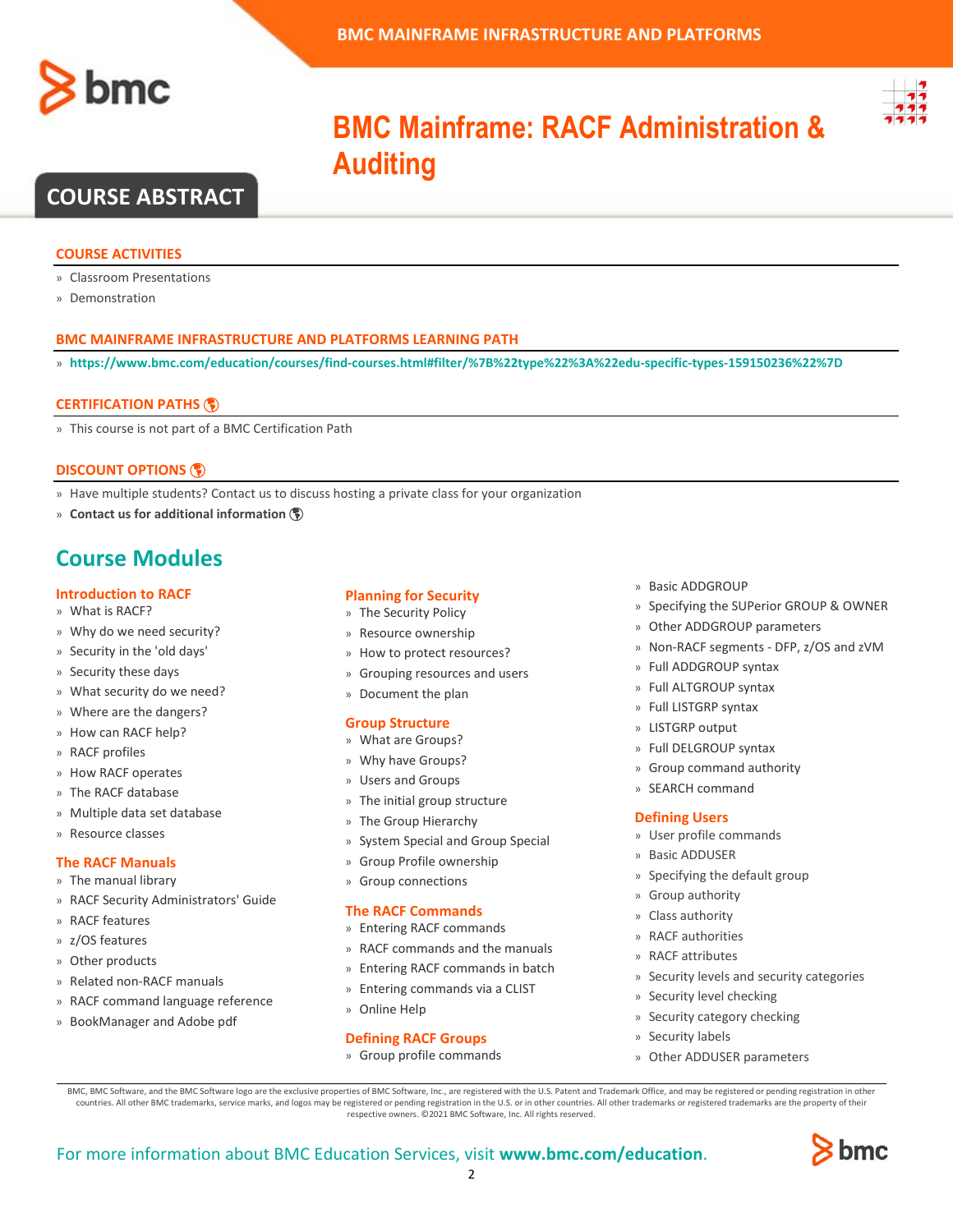

## **COURSE ABSTRACT**

- » Non- RACF segments
- » Full ADDUSER syntax
- » Basic ALTUSER
- » ALTUSER- only parameters
- » Full LISTUSER syntax
- » LISTUSER output
- » Full DELUSER syntax
- » User command authority
- » Basic PASSWORD
- » Changing other users' passwords
- » Full syntax of PASSWORD
- » Password command authority

### **Connecting Users to Groups**

- » Connect and Remove Commands
- » Basic CONNECT
- » Full CONNECT Syntax
- » Basic REMOVE
- » Full REMOVE Syntax
- » Connect/Remove command authority

### **Dataset Profiles**

- » Dataset profile commands
- » Basic ADDSD
- » Discrete dataset profiles
- » Discrete profile parameters
- » Generic dataset profiles
- » Generic wildcard characters %
- » Generic wildcard characters \*
- » Generic wildcard characters \*\*
- » Specifying dataset attributes
- » Access levels
- » Auditing access attempts
- » Profile copying
- » Security level & category checking
- » Other profile attributes
- » Full ADDSD syntax
- » Basic ALTDSD
- » ALTDSD- only parameters
- » Full ALTDSD syntax
- » Basic LISTDSD
- » Listing many dataset profiles
- » Listing generic or discrete profiles
- » Specifying what to list
- » Full LISTDSD syntax
- » LISTDSD output

**Auditing**

- » Full DELDSD syntax
- » Dataset command authority
- » Basic PERMIT
- » Conditional access lists
- » Permitting many users access
- » Removing users and groups
- » Deleting access lists
- » Full PERMIT syntax
- » PERMIT command authority
- » SETROPTS REFRESH GENERIC(data set)
- » SEARCH command basics
- » SEARCH control parameters
- » The FILTER & MASK parameters

### **General Resource Profiles**

- » General resource profile commands
- » Basic RDEFINE
- » Common RDEFINE parameters
- » Adding additional profile information
- » When the class is CONSOLE
- » When the class is OPERCMDS
- » When the class is CDT
- When the class is SURROGAT
- » The Started Task Table
- » Using ICHRIN03
- » Using the STARTED class
- When the class is TAPEVOL
- » Full RDEFINE syntax
- » Resource grouping classes
- » Protecting CICS transactions
- » Protecting load modules
- » Protecting SDSF
- » Basic RALTER
- » RALTER-only parameters
- » Full RALTER syntax
- » Basic RLIST

For more information about BMC Education Services, visit **[www.bmc.com/education](http://www.bmc.com/education/)**.

- » Common RLIST parameters
- » Listing Non-RACF segments

BMC, BMC Software, and the BMC Software logo are the exclusive properties of BMC Software, Inc., are registered with the U.S. Patent and Trademark Office, and may be registered or pending registration in other countries. All other BMC trademarks, service marks, and logos may be registered or pending registration in the U.S. or in other countries. All other trademarks or registered trademarks are the property of their respective owners. ©2021 BMC Software, Inc. All rights reserved.

3

» Special RLIST features

- » Full RLIST syntax
- » RLIST output

**BMC MAINFRAME INFRASTRUCTURE AND PLATFORMS**

**BMC Mainframe: RACF Administration &** 

- » Full RDELETE syntax
- » Remember PERMIT?
- » General resource command authority
- » The Global Access Checking table
- » In-storage profiles
- » In-storage profile parameters

### **Auditing RACF**

- » Auditing RACF
- » Auditor parameters
- » RACF Report Writer
- » Basic RACFRW commands
- » Full RACFRW syntax
- » Full SELECT syntax

» Full EVENT syntax » Full LIST syntax

» Basic EVENT command

» RACFRW output example » Full SUMMARY syntax » RACF SMF data Unload utility » SMF Unload utility JCL

» Other reporting tools » The Data Security Monitor » The System & Group Tree Reports » Program Properties & Auth Caller Table

» Global Access Table Report » Started Procedures Table Report » Selected User Attribute Reports » Selected Data Sets Report

**RACF Utility Programs** » Re The database unload utility » The database cross-reference utility » The database cross-reference utility output

» The RACF remove ID utility » The database verification utility » The database split/merge/extend utility

Reports

» Using the unloaded RACF SMF data » Processing the RACF SMF data with Db2

» Class Descriptor Table & RACF Exits Report

bmc